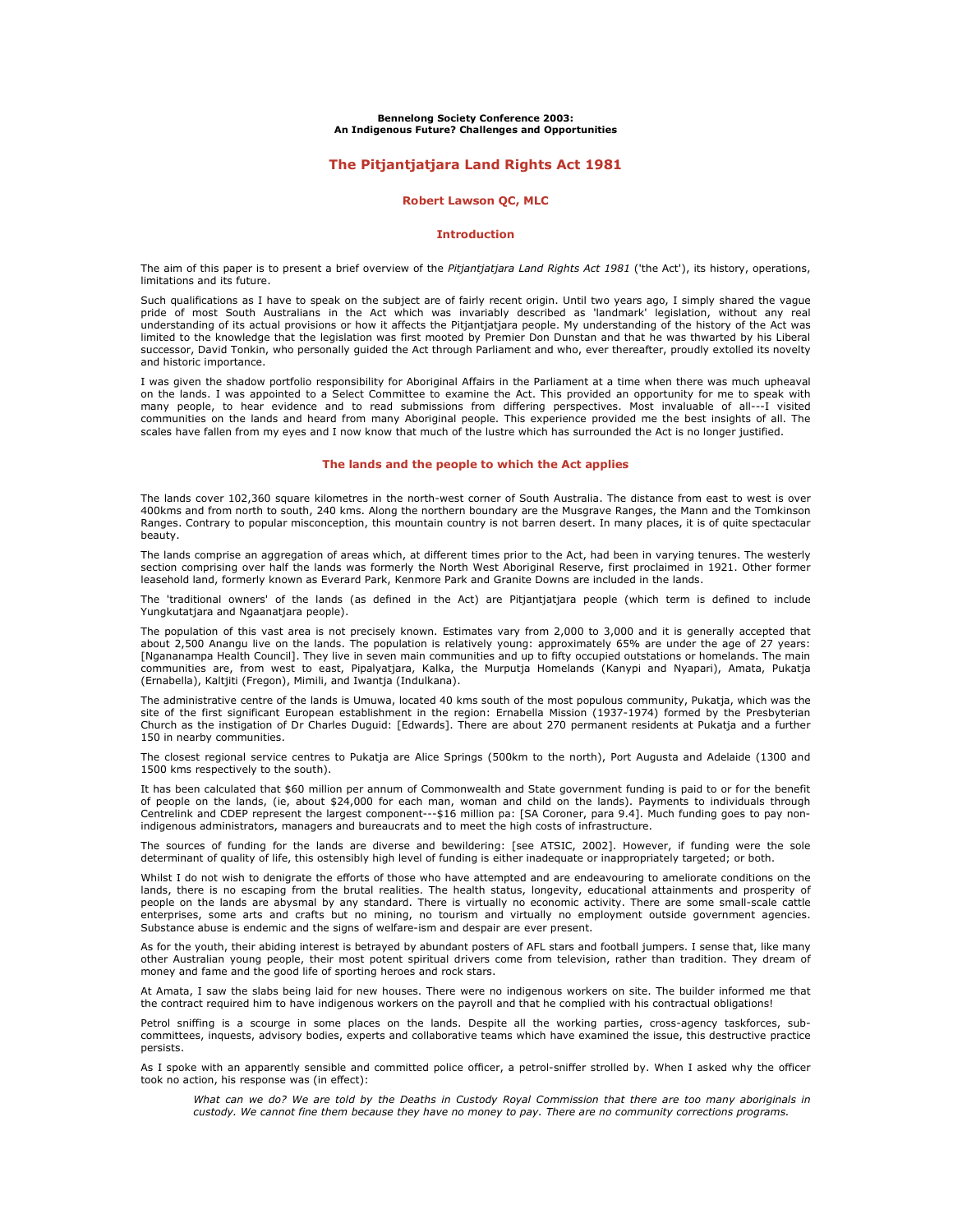The worst aspect of the situation is that things are not getting better. In 1988, Neville Bonner undertook a review of the situation on the lands. His report, Always Anangu, painted a melancholy picture which is as accurate today as it was then.

The following observation made last year by a non-indigenous person who has lived on the lands for over 20 years graphically describes conditions on the lands:

The whole region is experiencing profound community, family and personal problems underpinned by absolute poverty, high morbidity and mortality rates, a failing educational system, little employment and training opportunities and a huge burden of personal grief and trauma. [Tregenza, p.4]

Any objective observer who spends much time on the lands today would be hard-pressed to come to different conclusions.

The journalist, Rosemary Neill, in her book White Out: How politics is killing black Australia quotes Lowitja O'Donoghue as saying:

Land, of course, is at the core of it all, people must have land in order to move forward. [Neill, p. 266]

Even if one accepts that Lowitja O'Donoghue was correct to argue that aboriginal people must have land to move forward, it does not follow that merely having land means that anyone will 'move forward'. The fact is, on the Pitjantjatjara lands, the people have not 'moved on' since the lands became 'theirs'.

I turn now to the Act itself.

### The political background to the Act

The Act which was eventually passed in 1981 had earlier origins. The Aboriginal Affairs Act 1962, passed during the last term of Playford's long reign, had removed many restrictions on aboriginal people, eg, the offence for a non-aboriginal person to 'habitually consort' with an aboriginal woman was abolished. Subsequently, restrictions on possession and consumption of liquor in the metropolitan area and then other towns and cities were revoked. Playford appointed the State's first Minister for Aboriginal Affairs, GG Pearson.

The *Aboriginal Lands Trust Act 1966* was the first significant enactment in this field of the Walsh Labor government. It established the Aboriginal Lands Trust and empowered the Governor to transfer to the Trust any Crown land or lands reserved for aboriginal people. However, it specifically provided that the North-West Reserve could not be transferred to the Trust until a 'Reserve Council' had been constituted and that Council had consented to the transfer.

In 1976, an activist group, the Pitjantjatjara Council ('the Pit Council') was formed to lobby for land rights for the Pitjantjatjara people across South Australia, Western Australia and the Northern Territory. Premier Dunstan established a Working Party to investigate the feasibility of a separate lands trust to cover the North-West Reserve.

'Helped by their solicitors', the Pit Council concluded that they should 'avoid imposing an alien notion like trusteeship': [Cocks, 66, 68]. The solution was vesting title in a new entity of which all Pitjatjantjara people would be members. It appears that the aboriginal people had been convinced that they needed the 'fee simple' to their lands. They wanted something superior to the communal title arrangements which had been granted by the Fraser government under the Aboriginal Land Rights (Northern Territory) Act, 1976 (the 'NT Act').

In November 1978, Dunstan introduced a Bill which adopted most of the recommendations of the Working Party. In his second reading speech Dunstan did not disguise that he was seeking a wider audience than his Parliamentary colleagues and the indigenous people of the north-west.

...the provisions of this Bill will give South Australians an honourable place in international eyes with regard to the relation of Government to the treatment and status of ethnic minorities.

[SA Parliament (a), 22.11.78]

The Bill had not passed when Labor lost office in September 1979, Dunstan having resigned in February of that year.

In October 1980, the Tonkin Liberal government introduced an amended Bill after a long period of negotiations in which Premier Tonkin took a leading and personal role. The earlier Bill was said to be 'unworkable', especially in its dealing with issues relating to exploration and mining. The new Bill finally passed through both Houses in March 1981: [SA Parliament, (b)].

### The provisions of the Act

The Act contains a number of essential elements, some of which will be considered separately. The essential elements are:

- The establishment of a body corporate called 'Anangu Pitjantjatjara' (AP) with defined powers and functions. [As Anangu Pitjantjatjara simple means Pitjantjatjara people, the selection of the name was deliberately designed to create the impression that everyone 'owned the land'.]
- The Governor is empowered to issue to AP a land grant, in fee simple, of the lands. [This was also deceptive. The Act also provides that the title is unalienable, ie, not saleable. It is a contradiction in terms to confer the widest property rights but to exclude the most effective, viz, the right of disposal.]
- An elected Executive Board of AP is established.
- Right of entry to the lands is regulated.
- A special exploration and mining regime is created.
- A dispute mechanism involving a 'tribal assessor' is established.

### Powers, functions and responsibilities of AP and the Executive Board

It will be recalled that AP is the corporate body in which the lands are vested, ie, it is the land-owning entity. Its functions are as follows: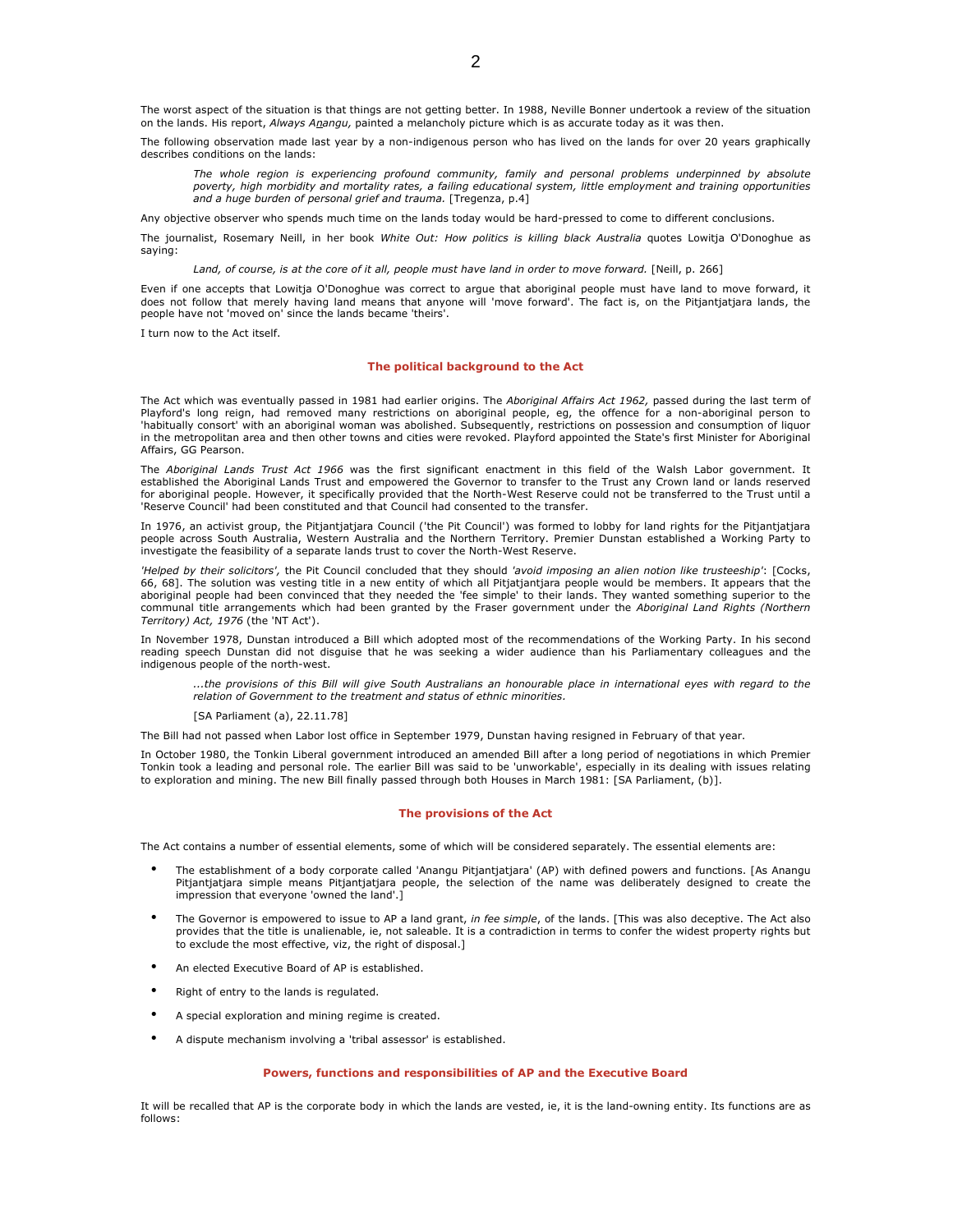- to ascertain the wishes and opinions of traditional owners in relation to the management, use and control of the lands and to seek, where practicable, to give effect to those wishes and opinions;
- to protect the interests of traditional owners in relation to the management, use and control of the lands;
- to negotiate with persons desiring to use, occupy or gain access to any part of the lands; and
- to administer the lands. [PLRA section 6]

All Pitjantjatjaras (including Yungkutatjaras and Ngaanatjaras) are 'members' of AP. (The inclusion of the latter is anomalous. There are no Ngaanatjaras in South Australia: they live in Western Australia. Apparently, they were included to aid the political campaign for similar rights in Western Australia!)

Section 11 of the Act provides that the function of the 10 person, annually elected, Executive Board is to 'carry out the resolutions of AP'. The idea that a Board is to be governed by the resolutions of 2,000 people living in remote isolation from each other was impractical. It is a high-watermark of collectivist nonsense.

In my view, this governance structure is unwieldy and ineffective. According to the Act, AP itself has the rather passive roles of ascertaining the views of TOs, protecting their interests and issuing permits for entry to the lands. But it also has the responsibility to 'administer' the lands. The Act does not give the AP any source of revenue nor the capacity to generate funds. Both AP and the Executive Board must obtain grants from others: ATSIC, Commonwealth and State government or their agencies.

Historically, one of the major impediments to effective management by the Executive Board has been the role of the Pit Council. As already mentioned, this was the activist body which campaigned for land rights in the first place and through which much of the original negotiations took place.

After the Act came into operation, the Pit Council provided services to the lands, obtaining funding from ATSIC and other sources to do so. Pit Council was, and is, based in Alice Springs.

Over the years the Executive Board of the AP become disenchanted with the level of service provided by Pit Council and, in early 2002, the Board terminated the engagement of Pit Council to provide legal and anthropological services to AP.

The newly-appointed SA Minister valiantly (but unwisely) intervened to reinstate Pit Council 'because of its historic role in the struggle'!

Although the Minister's ham-fisted intervention failed because ATSIC supported AP, the incident showed the fragility of the socalled 'self-determination' of AP.

Under the Act, it is clear that AP and its Executive Board are intended to be more than entities to hold land. In my view, the Act should be amended to provide a stronger form of governance by defining the responsibilities of the Executive Board and making it more representative of communities across the lands. The authority of the Board vis-à-vis the members and AP should also be more clearly defined. The somewhat outdated concept of a 'tribal assessor' to resolve disputes has been a dead-letter and should be abolished.

A Select Committee of the Parliament is currently examining the issue of the best form of governance for the lands.

It is unlikely that the Labor government will embrace the more radical proposals of Pastor Paul Albrecht in his comments on the Reeves Report on the NT Act, viz, devolution of areas to familial groups based on well-accepted traditional practice. The current government is unlikely to abandon the collectivist model notwithstanding that it has been discredited by its ineffectiveness.

## The mining regime

Exploration and mining activities in South Australia are governed by the Mining Act and the Petroleum Act. Both of these Acts continue to apply on the lands but some special provisions are superimposed. An applicant seeking to conduct mining operations (which includes exploration, drilling, production etc) must apply to both the Minister and AP which can refuse permission or grant permission on conditions which might include payment. There is an arbitration process if agreement cannot be reached.

If minerals are ultimately recovered, the royalties which would otherwise be payable to the Crown are divided into three parts: one for AP, one for the health, welfare and benefit of the aboriginal inhabitants of the State generally and one for the general revenue.

Reading the debates at the time when the Act was first mooted, it is clear that both the government and the people on the lands (and their advisers) believed that the lands were highly prospective and likely to generate enormous wealth. That hope has not been realised: despite some exploration, no major finds have been made.

Section 7 of the Act provides that, before authorising or permitting any activity on the lands, AP must

... have regard to the interests of, and consult with, traditional owners [TOs] having a particular interest in that portion of the lands ...

Notwithstanding interest by a number of mining companies, the process of obtaining approvals has been very slow. Until 1999, AP had a 'one-at-a-time' policy, ie, AP would only consider one application for an exploration licence at a time. These applications are protracted because of the need of AP to have legal and anthropological advice, especially on who is entitled to be regarded as a TO for this purpose, what are the areas of cultural significance etc. This policy has now changed to 'three tenements at a time'.

It is fair to say that the miners are frustrated by the slow progress as is the government department responsible for mining. So, too, are many TOs.

Whilst the provisions of the Act are complex, the real difficulty with the mining regime has been the policies adopted by AP, exacerbated (I suspect) by the fact that the Pit Council was, for a long time, the legal and anthropological 'gatekeeper' for AP.

### **Conclusions**

In his findings at the so-called 'petrol sniffing' inquests in 2002, the South Australian Coroner said: